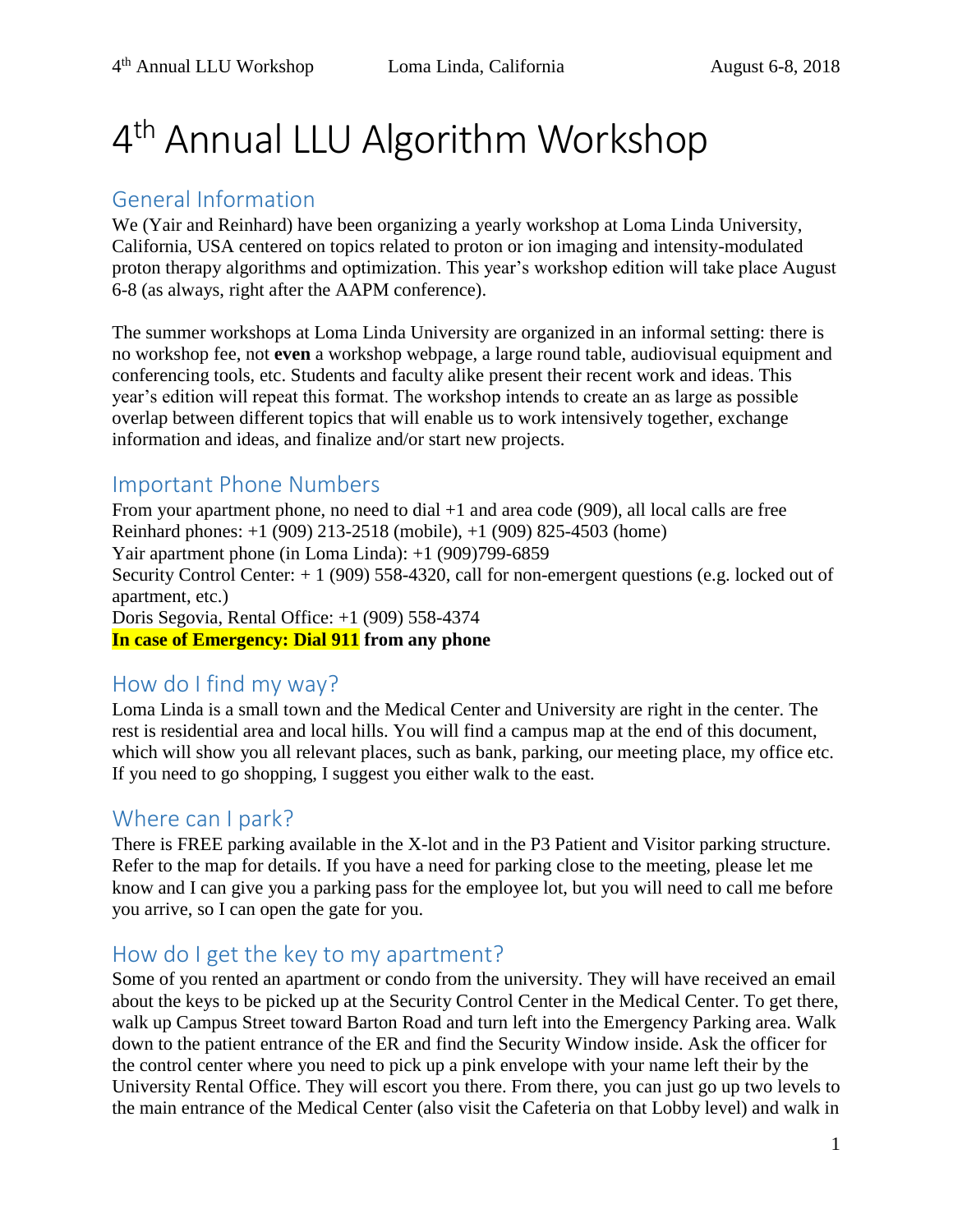the direction of Prospect Street and Bank of America most apartments/condos are on Prospect. Some may live on the side of the ER, in that case, you need to go out the same way you came in and walk towards University Avenue (see map).

### How do I pay for my apartment?

Those that are renting a university apartment please see Doris in the Real Estate Office (LLU Rental) **24873 Taylor Street** and pay your rent by personal check or cash (**no credit cards**!)

# Where do we meet the first time?

For those that are here on Monday (most of you) we will meet at 8:45 AM in front of my office in Mortensen Hall, 2<sup>nd</sup> floor (one flight of stairs up and to the left). From there, we will walk to the meeting room in Alumni Hall, room 138. For those that will come at another time and at all other times (e.g., after lunch) please go straight to the meeting room.

# When can I give me talk(s)

Many of you have indicated they would like to give at least one talk. We allow up to 30 minutes for individual talks followed by a discussion. If you have not told Reinhard yet that you have a presentation ready (most of you have told already) please let him know ASAP. The individual schedule will be prepared fresh every evening and emailed in the morning. Every talk will be given a good discussion by attendees present in person and on Zoom.

## Can I see the Proton Treatment Center

Yes, as in previous years, there will be a guided proton center tour, this time on Monday at 5 PM for about 30 minutes, kindly provided by **Chief Clinical Physicist, Dr. Baldev Patyal**. Please make sure you get to dinner in time. Please sign up for the tour by letting Reinhard know on Monday. **The tour group meets in front of Mortensen Hall at 4:50 pm this Monday** and Reinhard will walk you up the hill to the Medical Center.

# Will there be refreshments and coffee?

Yes, there will be a coffee dispenser and refreshments served (in the morning and afternoon) every workshop day. Paper cups will be provided as well. There will be a drinking water dispenser near the meeting room (we will show you).

# What about lunch?

We will offer a group lunch in the faculty dining area from 12 pm – 1pm every day. Please walk with us because it will be free lunch for the group, while you will need to pay if you come as an individual. The food will be vegetarian only. If you long for meet, go to Café Society on University Avenue in walking distance.

# Where can I buy food, water, and other supplies?

You will find the Loma Linda Market behind the bank on Prospect Street. They are open until 7 pm every night. They only sell healthy stuff  $\odot$ . If you want unhealthy things (meet, coffee, alcohol, tobacco) you need to take the 19 bus to Stater Brothers a few bus stops either either East or West (as the bus driver for the right stop).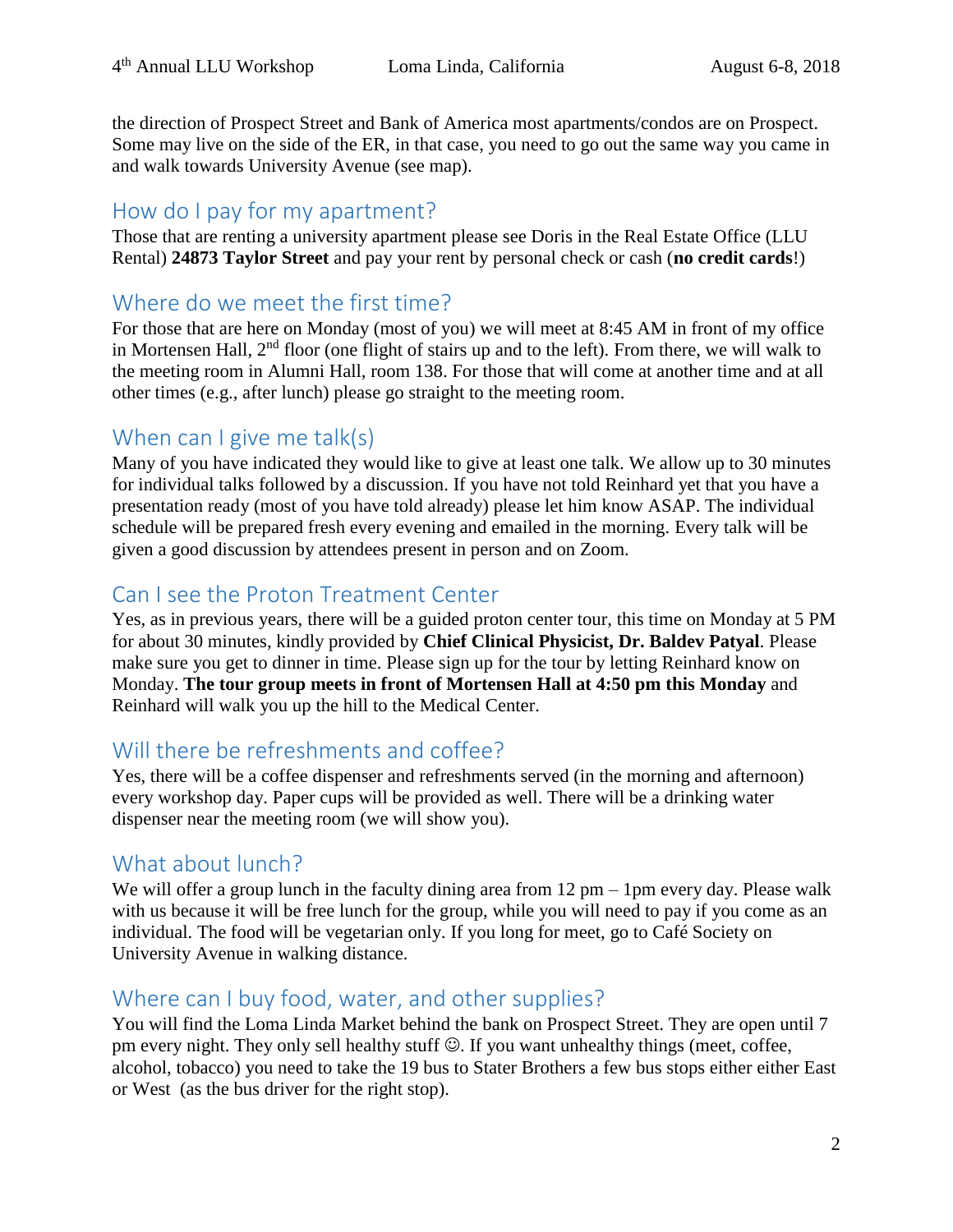# What can I do for fun in the evening and if I stay longer?

Loma Linda is a quiet town without much entertainment. We will have a workshop dinner Monday night at Caprice Café in Redlands and a night out at Brew Cakes on State also in Redlands. You can take the 19 bus back and forth, which stops at the indicated stops on the map. On Wednesday night, you will be on your own (if you stay until Thursday or later). If you want to explore the locality, go to the movies, restaurants or bars, it is best to go to Downtown Redlands (Omnibus 19) or Riverside (RTA bus 14). There is also a beach train to Oceanside and a Greyhound to San Diego from Downtown San Bernardino. The nearest National Park is Joshua Tree NP to our East, from where you can see the stars. The Perseids will peak on August 12 during a Moon-less night. Palm Springs is about 40 Miles to the East along the 10 Freeway.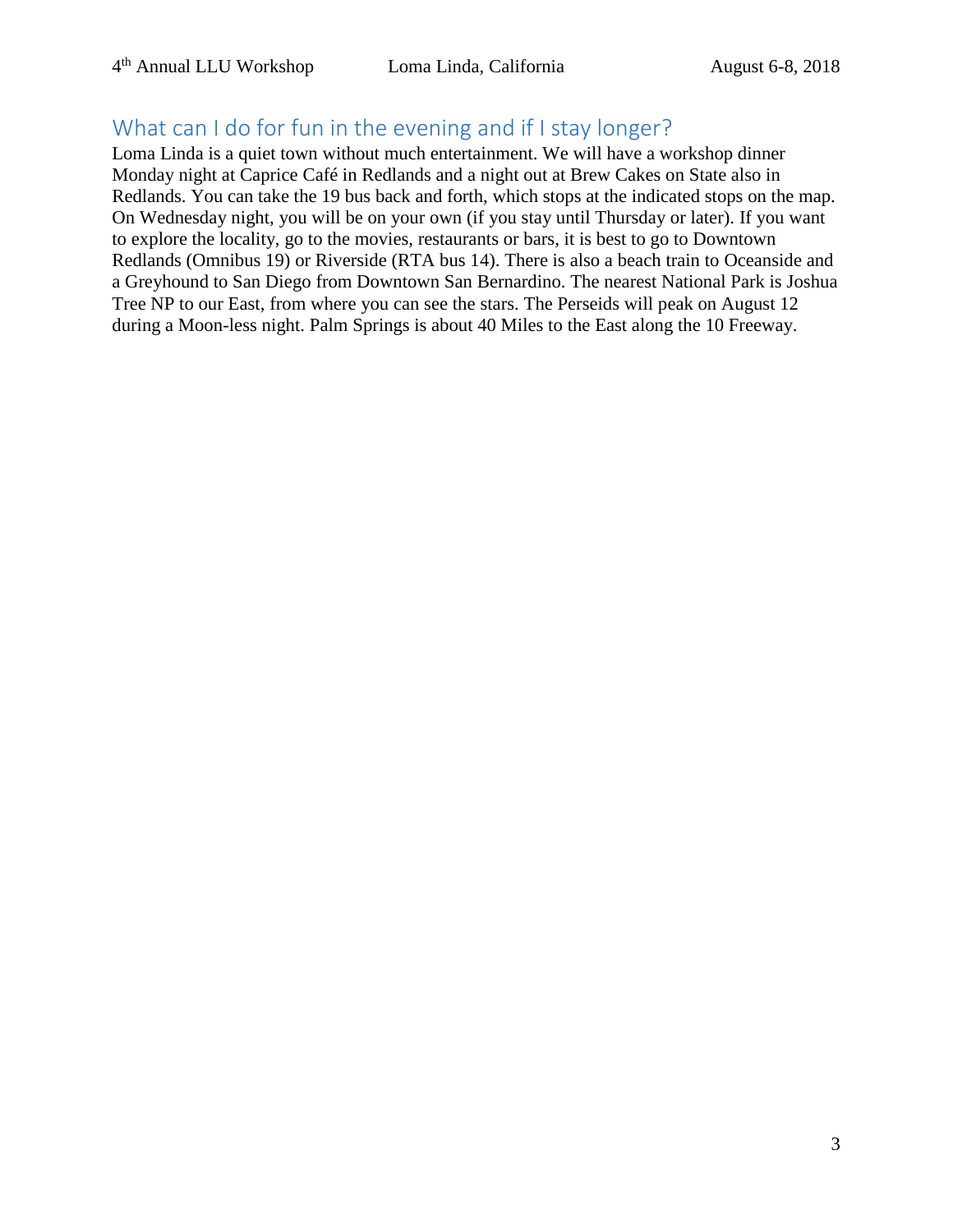The following agenda only lists the time slots for the different topics covered by this workshop. They will be filled with individual talks delivered by those who want to contribute their talks and have them discussed by all others. This will contribute to stress-free workshop environment.

**4 th Annual LLU Workshop Topics Agenda- August 6-8, 2018**

| <b>Time</b>            | Monday, August 6                                                            | Tuesday, August 7                                                         | <b>Wednesday August 8</b>                              |
|------------------------|-----------------------------------------------------------------------------|---------------------------------------------------------------------------|--------------------------------------------------------|
| 9:00<br>10:00<br>11:00 | pCT and pRad<br>Introductory lectures                                       | <b>Treatment planning</b><br>optimization<br><b>Introductory lectures</b> | Facility & company talks                               |
| 12:00                  | Lunch Break                                                                 | Lunch Break                                                               | Lunch Break                                            |
| 13:00                  |                                                                             |                                                                           |                                                        |
| 14:00                  | pCT and pRad<br>technology &<br>reconstruction talks &<br><b>Discussion</b> | <b>Treatment planning</b><br>optimization talks &<br><b>Discussion</b>    | <b>Update on New Research</b><br>Projects & Discussion |
| 15:00                  |                                                                             |                                                                           |                                                        |
| 16:00                  |                                                                             |                                                                           |                                                        |
| 17:00                  | <b>Proton Center Tour</b>                                                   |                                                                           | Adjourn                                                |
| 18:00                  |                                                                             |                                                                           |                                                        |
| 19:00                  |                                                                             |                                                                           |                                                        |
| 20:00                  | Dinner at Caprice<br>Café, Redlands*                                        | Night out                                                                 | Free                                                   |
| 21:00                  |                                                                             |                                                                           |                                                        |

\* <https://goo.gl/maps/AfbCd93NEHL2>

\*\* <https://goo.gl/maps/iKmwoUGqTJ72>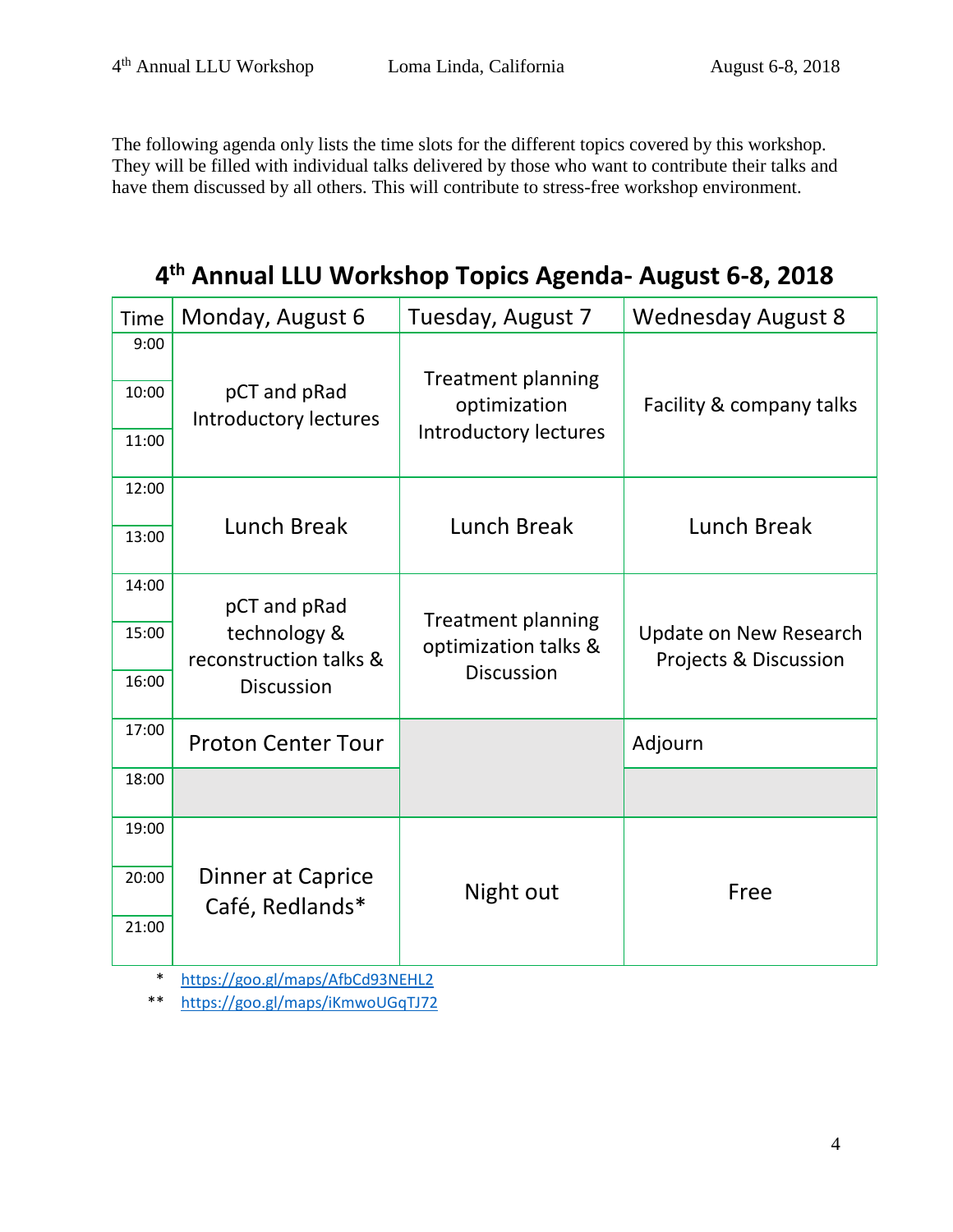#### **4 th Annual LLU Workshop Attendees- August 6-8, 2018**

Status of August 1, 2018 (+) will attend in person, (-) will not attend in person, but on Zoom

#### **ORGANIZERS**

(+) Reinhard Schulte, MD, MS [rschulte@llu.edu](mailto:rschulte@llu.edu) – Professor Division of Biomedical Engineering at LLU – **in person** (+) Yair Censor, PhD [yacens@gmail.com,](mailto:yacens@gmail.com) [yair@math.haifa.ac.il](mailto:yair@math.haifa.ac.il) – Professor Department of Mathematics, University of Haifa, Israel – **in person**

#### LLU

Vladimir Bashkirov [vbashkirov@llu.edu](mailto:vbashkirov@llu.edu) – **in person**

#### UCL

(-) Charles-Antoine Collins Fekete [cacfek@gmail.com](mailto:cacfek@gmail.com) – **Zoom**

#### CREATIS

(-) Simon Rit [simon.rit@creatis.insa-lyon.fr](mailto:simon.rit@creatis.insa-lyon.fr) – Researcher – **Zoom**

(-) Nils Krah [nils.krah@creatis.insa-lyon.fr](mailto:nils.krah@creatis.insa-lyon.fr) – Postdoc – **Zoom**.

#### UCSF

(+) Bruce Faddegon [Bruce.Faddegon@ucsf.edu](mailto:Bruce.Faddegon@ucsf.edu) – Professor Department of Med Physics – in **person**

(+) Jose Ramos-Mendez [Jose.RamosMendez@ucsf.edu](mailto:Jose.RamosMendez@ucsf.edu) – Researcher – **in person**

(+) Naoki Dominguez, graduate student in physics from Puebla, Mexico – **in person**

#### NIU

(+) George Coutrakon, PhD [gcoutrakon@niu.edu](mailto:gcoutrakon@niu.edu) – Professor Department of Physics – **in person**

(+) Nicholas Karonis, PhD [karonis@niu.edu,](mailto:karonis@niu.edu) Professor Department of Computer Science – **in person**

(-) Christina Sarosiek, BS [csarosiek@gmail.com](mailto:csarosiek@gmail.com) NIU PhD graduate student of Physics- **Zoom**

#### CSUSB/BAYLOR

(+) Ernesto Gomez, PhD [ernesto@csusb.edu](mailto:ernesto@csusb.edu) – Professor Department of Computer Science California State University San Bernardino – **in person**

(+) Keith Schubert, PhD [Keith\\_Schubert@baylor.edu](mailto:Keith_Schubert@baylor.edu) Professor, Computer Science Baylor University – in **person**

(+) Blake Schultze MS [Blake\\_Schultze@baylor.edu](mailto:Blake_Schultze@baylor.edu) PhD graduate student from Baylor University Computer Science – in **person**

(-) Paniz Karbasi, PhD [Paniz\\_Karbasi@baylor.edu](mailto:Paniz_Karbasi@baylor.edu) recent graduate from Baylor University - **Zoom**.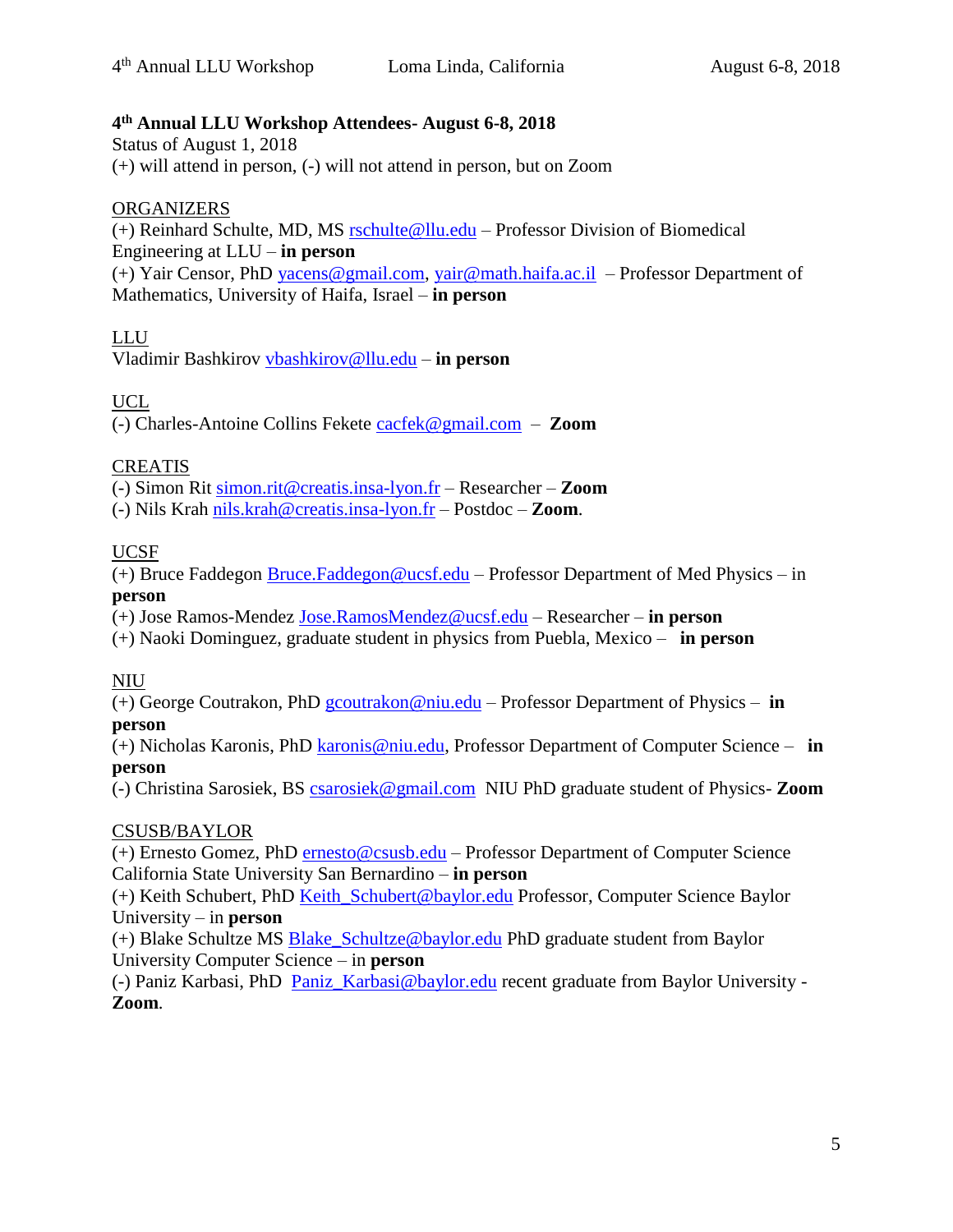#### MGH AND COLLABORATING UNIVERSITIES

(+) Bram Gorissen, PhD  $\underline{b.l.}$ gorissen@tilburguniversity.edu – Researcher optimization theory, Center and Faculty of Economics and Business Administration, Tilburg University, Netherlands - **in person**

(-) Hsiao-Ming Lu, PhD [hmlu@mgh.harvard.edu](mailto:hmlu@mgh.harvard.edu) – Associate Professor, Director of Clinical Physics, Department of Radiation Oncology, MGH, Boston.

(-) Zoltan Perko, PhD [Z.Perko@tudelft.nl](mailto:Z.Perko@tudelft.nl) – Researcher Department of Radiation Science & Technology, University of Delft, Netherlands – **Zoom**?

#### PROTON VDA

(+) Fritz DeJongh, PhD, [fritz.dejongh@protonvda.com](mailto:fritz.dejongh@protonvda.com) – Founder ProtonVDA – **in person** (+) Ethan DeJongh, BS [ethan.dejongh@protonvda.com](mailto:ethan.dejongh@protonvda.com) – Employee, Program Developer, ProtonVDA – **in person**

#### OXFORD UNIVERSITY, UK

(+) Mark Brooke, BS [mark.brooke@oncology.ox.ac.uk](mailto:mark.brooke@oncology.ox.ac.uk) – PhD graduate student in physics – **in person**

#### UCLA

(+) howard heaton, BS [howard.wayne.heaton@gmail.com](mailto:howard.wayne.heaton@gmail.com) – PhD graduate student in mathematics – **in person**

(-) Deanna Needell, PhD [deanna@math.ucla.edu](mailto:deanna@math.ucla.edu) – Professor Department of Mathematics – **Zoom on Tuesday**

UCSC

(+) Robert Johnson, PhD, [rjohnson@ucsc.edu](mailto:rjohnson@ucsc.edu) – Professor Department of Physics – **in person**

#### UNIVERSITY OF BERGEN, NORWAY

(+) Pierluigi Piersimoni, PhD [pierluigi.piersimoni@gmail.com](mailto:pierluigi.piersimoni@gmail.com) – Researcher Department of Physics and Technology – in **person**

(+) Helge Pettersen, PhD [helge.e.s.pettersen@gmail.com](mailto:helge.e.s.pettersen@gmail.com) – **in person**

(-) Jarle R Sølie, MS [jarle.soelie@gmail.com](mailto:jarle.soelie@gmail.com) – PhD graduate student in physics – **Zoom**

#### INSTITUTE OF NUCLEAR PHYSICS, KRAKÓW, POLAND

(+) Antoni Ruciński, PhD [antoni.rucinski@ifj.edu.pl](mailto:antoni.rucinski@ifj.edu.pl) – Medical Physics Researcher, Proton Therapy Centre Kraków – in **person**

(-) Magdalena Garbacz, MS [magdalena.garbacz@student.uw.edu.pl](mailto:magdalena.garbacz@student.uw.edu.pl) – PhD, graduate student in physics – **Zoom**

UNIVERSITAETS KRANKENHAUS EPPENDORF (UKE), GERMANY (+) Elisabetta Gargioni, PhD [e.gargioni@uke.de](mailto:e.gargioni@uke.de) – Researcher Department of Medical Physics

#### **in person**

#### CHULABHORN ROYAL ACADEMY, BANGKOK, THAILAND

Thiansin Liamsuwan, PhD [thiansin.lia@pccms.ac.th](mailto:thiansin.lia@pccms.ac.th) – Medical Physics Researcher at HRH Princess Chulabhorn College of Medical Science – **Zoom**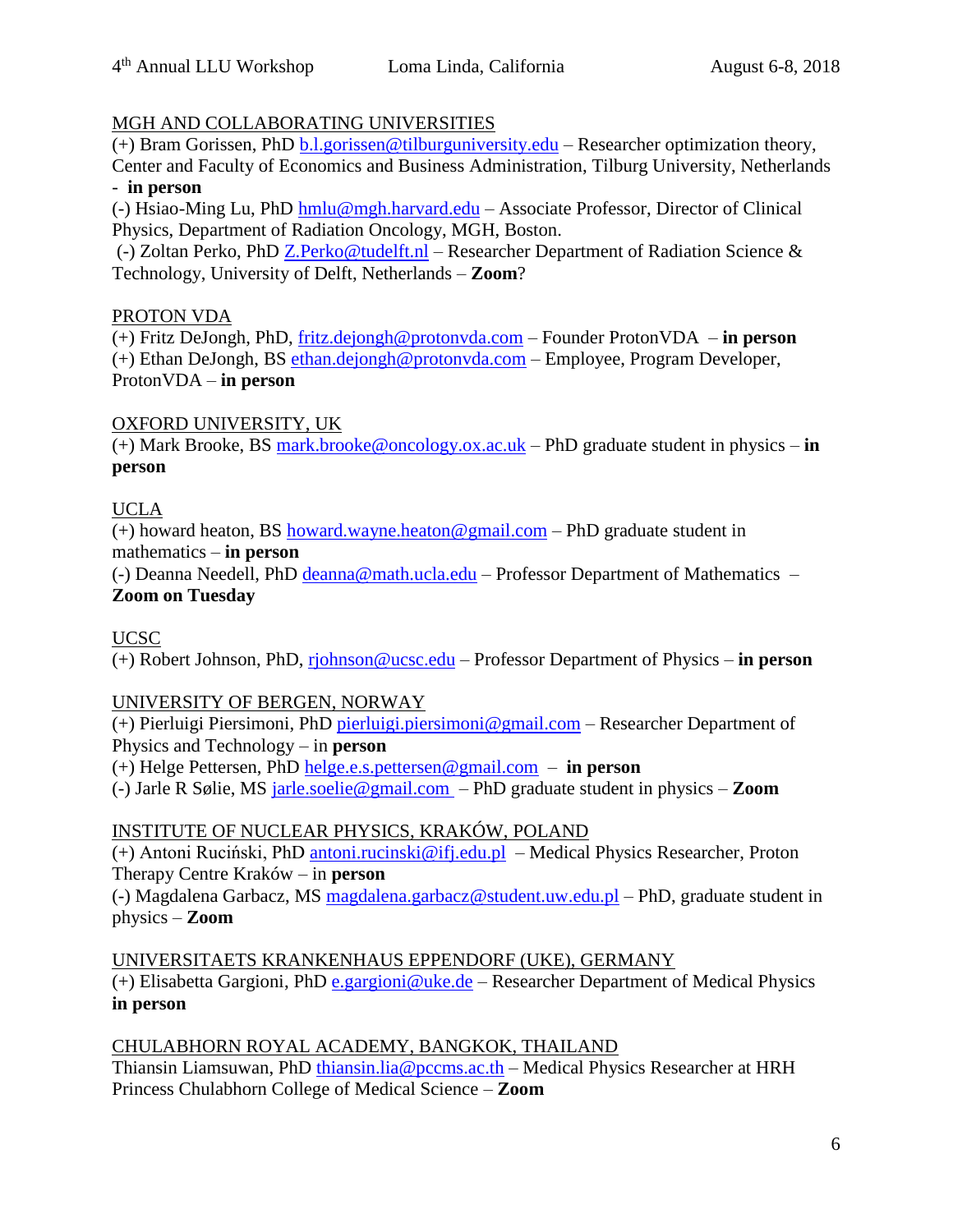#### **OTHER**

(+) Stuart Rowland, PhD [swr.jsnark@gmail.com](mailto:swr.jsnark@gmail.com) – , former computer scientist from City University New York (CUNY) – **in person**

(+) Brien Grant, BS, [begrant3631@gmail.com](mailto:begrant3631@gmail.com) – recent college graduate in Appl. Mathematics from La Sierra University **– in person**

(+) Jamie Milligan, PhD [milliganjamie00@gmail.com](mailto:milliganjamie00@gmail.com) - Scientist Radiation Chemistry – **in person** (Wednesday only)

(+) Andriy Zatserklyaniy, PhD [zatserkl@gmail.com](mailto:zatserkl@gmail.com) – Detector Physicist, formerly UCSC, **in person** (Wednesday only)

#### **Pre-workshop – Friday, August 3rd**

LMU

(-) Guillaume Landry, PhD [G.Landry@physik.uni-muenchen.de](mailto:G.Landry@physik.uni-muenchen.de) – Researcher Department of Experimental Medical Physics – **Zoom** 

(-) George Dedes, PhD [G.Dedes@physik.uni-muenchen.de](mailto:G.Dedes@physik.uni-muenchen.de) – Researcher Department of Experimental Medical Physics – **Zoom** 

(-) Jannis Dickmann, MS [Jannis.Dickmann@physik.uni-muenchen.de](mailto:Jannis.Dickmann@physik.uni-muenchen.de) – PhD student Medical Physics, **Zoom**